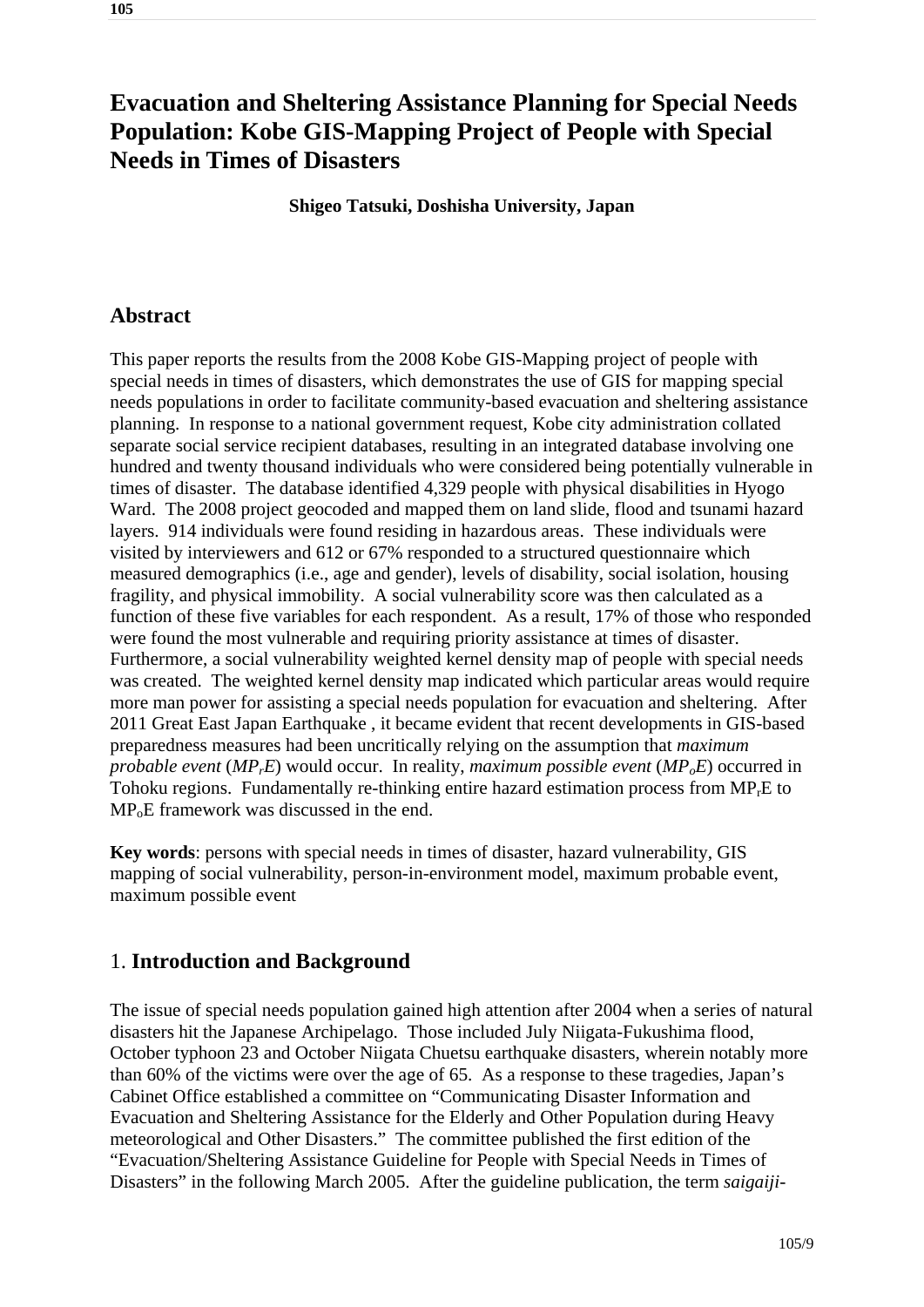*youengosha* or People with Special Needs in Times of Disasters (PSND) was popularized in place of *saigai-jakusha* or Disaster Vulnerable Population. PSND is defined as "a person who is able to function daily, whereby living independently given the proper resources and services when necessary". In normal time, institutionalized long-term care services for the elderly and/or for people with disabilities provide a safety net so that their special needs are met for living independent lives. However, when a disaster strikes, it becomes extremely difficult for institutionalized cares/supports to reach people in need for a prolonged period, causing their vulnerabilities to manifest. The emergence of new terminology, PSND, reflects a shift on the side of society from viewing difficulties experienced by the target population as being intrinsic to themselves to viewing ones as products of social interactions that fail to meet special needs in time of disaster (Tatsuki and Comafay, 2010; Comafay, 2011). Thus, the shift in societal view led a new set of questions, who should take care of people in need when the institutionalized care/support systems break down in time of disaster?

Following another series of heavy rainfall, flood and land slide disasters in the year 2005, another Cabinet Office committee conducted field research of the 2005 meteorological disaster sites and revised the evacuation and sheltering assistance guideline in March 2006. The 2006 guideline emphasized 1) establishing a special team in each municipal government that was in charge of coordinating assistance to the target population, 2) encouraging the information sharing of special needs population within the local government and, if possible, with local community organizations such as neighborhood associations and community emergency and response team, and 3) planning individualized evacuation and sheltering procedures for each PSND.

In the following fiscal year 2006, the committee on PSND continued to work on more detailed procedures and workflows in order to collect and share information on PSND and to make individualized evacuation and sheltering assistance plans. In March 2007, the committee published the "Report on Preparedness Procedures for PSND." The 2007 report emphasized the establishment of a system to assist PSND by facilitating cooperation between the local/municipal government disaster management department and its health and welfare department. The role of the disaster management department is to provide local hazard information, while the health and welfare department provides information on potential vulnerabilities within the target population. The 2007 report encouraged the use of map where potential vulnerable individuals such as frail elderly and people with disabilities (PWD) are projected onto multiple hazard layers such as flood, landslide and seismicity. The map can help identify who are at more risk because of their functional needs (Kailes and Enders, 2007) as well as of their geographic locations.

Since the publication of the 2006 guideline and the 2007 report, the Fire and Disaster Management Agency (FDMA) has requested every municipality in the country to formulate its own master plan that directs policy formation on PSND assistance, to identify potential target groups, to clarify ways to collect and share their personal information. Based on the master plan, municipalities have been further encouraged to start project planning to assign local resident helpers to each individual PSND in time of evacuation. According to the survey conducted by FDMA, as of April 1, 2011, 1,262 out of 1622 municipalities (76.8%) finished formulating PSND assistance master plan and additional 349 municipalities (21.2%) were expected to finish within one year. Similarly, 864 (52.6%) municipalities reported that they have finished creating and have been updating the PSND registry. 684 (41.5%) municipalities said that they were currently in the process of making the registries. Municipalities have been working hard even on assigning local residents/helpers to each PSND for evacuation, much more time consuming process. 361 (22.0%) reported that they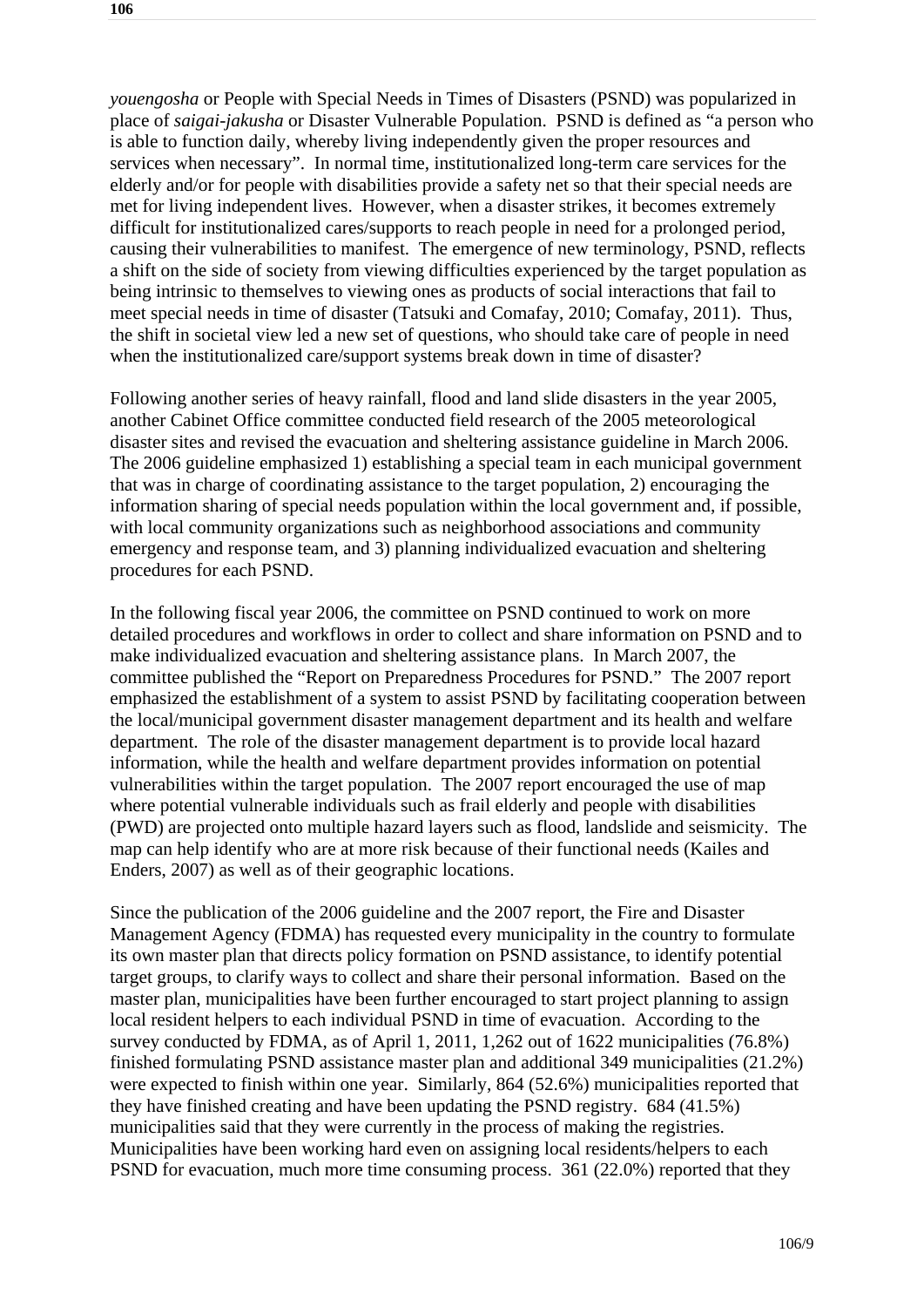have completed the assignment, 998 (60.7%) in the process, and 285 (17.3%) not yet initiated (FDMA, 2011).

## **2. Mapping PSNDs as an Effective Counter-Disaster Measure**

#### **2.1 Use of Maps to assist PSNDs during the 2007 Noto Peninsula Earthquake**

At around the time when the 2007 report was about to be released, the Noto Peninsula earthquake occurred in March 25, 2007. A study was conducted by Comafay, Tatsuki and associates (2008) on to find out how PSND, especially the elderly population, was responded to during the Noto Peninsula Earthquake from the framework of the 2007 report. A series of workshop was conducted with those who provided assistance, this included representatives from the public health department of Wajima city, the private long-term care service providers and local community organizations. The results revealed that, as shown in figure 1, during the first 10 hours after the earthquake the local community organizations were first to respond to the most urgent needs of PSND. Meanwhile, the government organization was able to provide formal services 100 hours after the disaster impact. Finally, sustained service delivery from the formal organizations increased as those coming from the community organizations decreased after the first ten hours.



*Fig 1: Responses to PSND during the Noto Peninsula Earthquake by Local Community, Long-term Care Providers and Health Service Office* 

It was learned that community-based help for the elderly had been predesigned and cultivated in Monzen area during normal times by indigenous community-based workers called *minseiiin*<sup>1</sup> or commissioned welfare volunteers who were active in building elderly-personwatch networks. The percentage of people over the age of 65 in Wajima areas<sup>2</sup> is very high at 35.2 percent. A way before the 2007 earthquake, the local health and welfare offices in then township of Monzen (currently a part of Wajima city) launched an initiative to build elderlypersons-watch networks with the *minnseiiin*. Even before that, right after the 1995 Great Hanshin-Awaji earthquake, the local health office in Monzen town which was one of the most

1

<sup>&</sup>lt;sup>1</sup> A *minseiiin* or commissioned welfare volunteer is a community-based volunteer friendly visitor commissioned by the Ministry of Health and Welfare to assist and maintain regular watch over persons with special needs, especially the elderly, living in that district.

 $2 \text{ In February 1, 2006, just a year before the Noto Peninsula Earthquake, Monzen town was}$ merged with the former city of Wajima city to create a new Wajima city.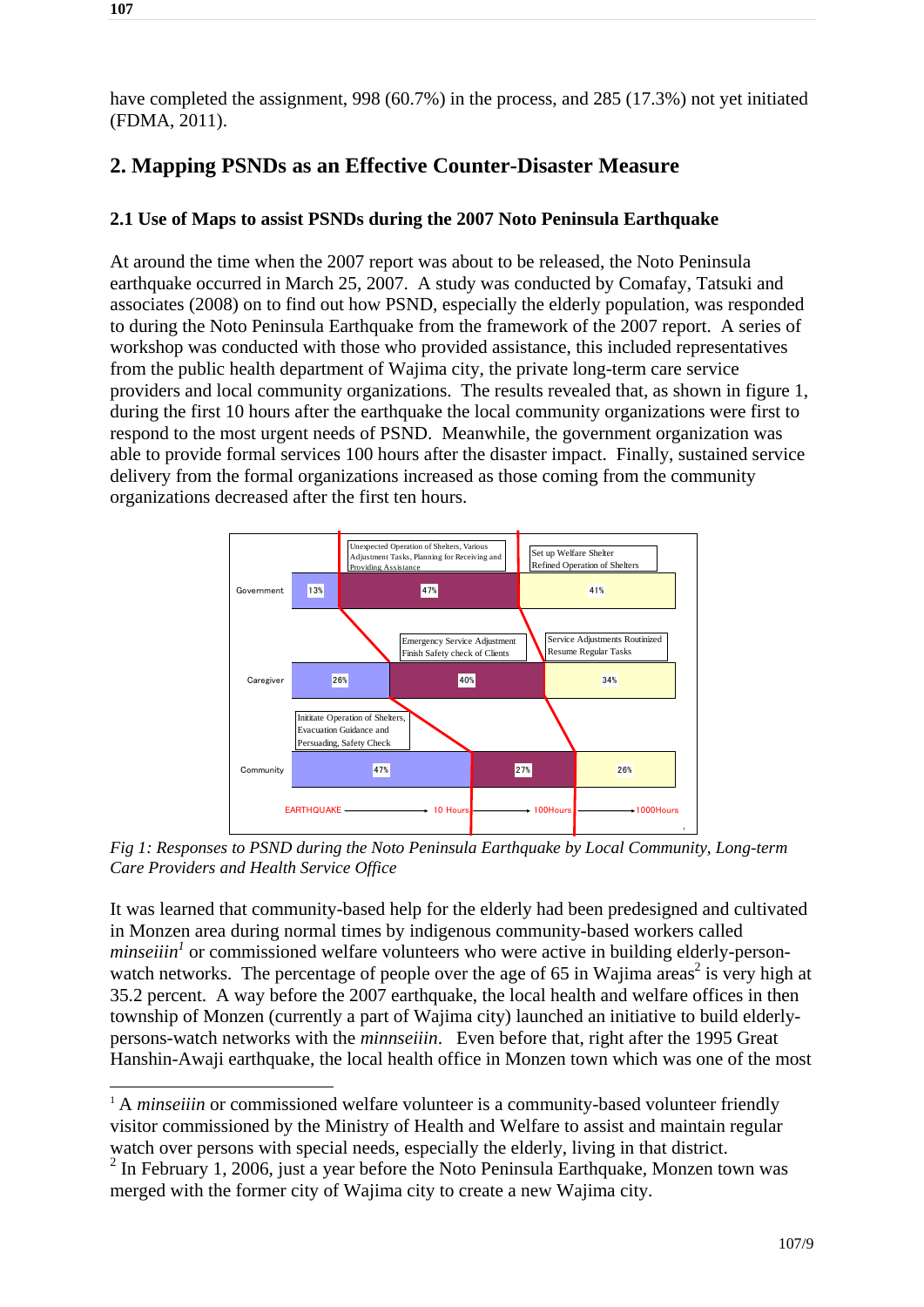affected areas during the Noto Peninsula earthquake, started commissioning the *minseiiin* to create a welfare-map plotting the exact location of persons with special needs who require constant supervision in their respective area of jurisdiction. As shown in figure 2, welfare maps are created based on existing residential maps. Buildings with households are then marked with colors according to 4 categories: a)pink for bed-ridden persons; b) yellow for elderly persons living alone; c) green for elderly only households (elderly couples); d) blue for household with disabled persons. Along with the *minseiiin*, local volunteers would conduct safety checks and provide services such as delivering food or helping with their groceries to name a few.



*Fig 2: A picture of "welfare map" that are currently used by minseiiins in Monzen area, Wajima city.* 

The paper-based welfare map was very crucial because according to the *minseiiin*, although they did not need the actual map during the emergency evacuation, making the maps helped them be better familiarized with the neighborhood. Therefore immediately after the earthquake they were able to identify the persons with the most urgent needs and not only that since they had a mental map of the area they also knew their exact locations. The actual map was later used in guiding the volunteers and health nurses and non-locals who were not familiar with the area.

The above study has provided empirical evidence that community actors, being geographically accessible are the most reliable service providers during the first 10 hours after a disaster strikes. The experience of the service providers during the Noto Peninsula earthquake also demonstrated the importance of identifying during normal times the PSND with the most immediate need for assistance. As well as, providing insights on how mapping the location of disaster vulnerable members of the community would be useful for identifying actual locations of those who require immediate assistance. The familiarity of the people who provided assistance and services, mainly the *minseiiin* and the local volunteers, was developed by the creation of paper maps to identify the location and condition of the special needs population.

#### **2.2 Kobe PSND Mapping Project**

Tatsuki and Comafay (2010) reported the 2008 Kobe PSND Mapping Project, which was characterized by a combined use of GIS and the social survey in order to assess overall hazard vulnerability of PSNDs. In response to the FDMA request as explained in the above, 1.5 million-resided Kobe city administration collated separate social service recipient databases,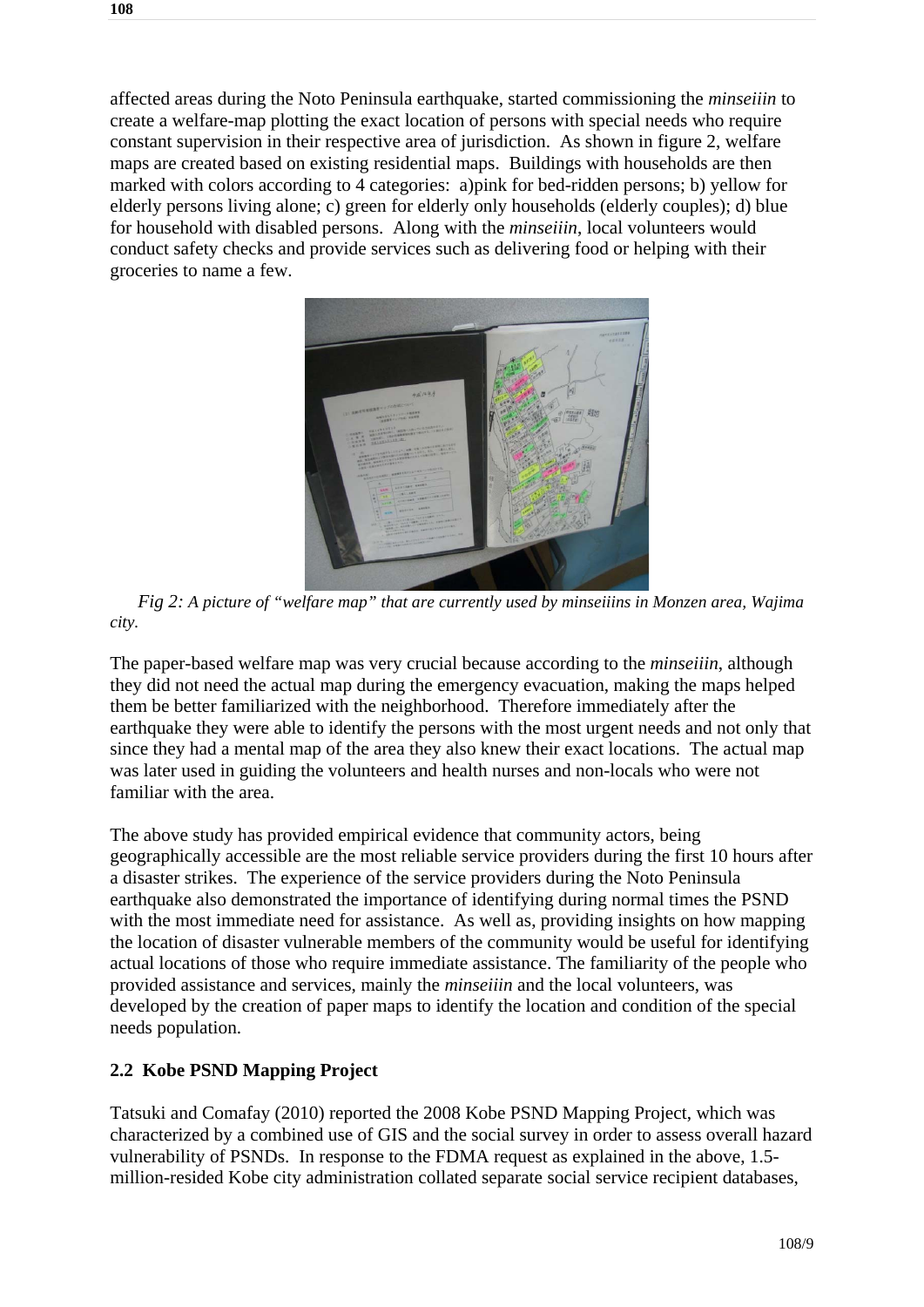resulting in an integrated registry involving one hundred and twenty thousand individuals who were considered being potentially vulnerable in time of disaster. The registry database identified 4,329 people with physical disabilities in 107- thousand-resided Hyogo Ward. The 2008 project geocoded and mapped them on land slide, flood and tsunami hazard layers. 914 individuals were found residing in hazardous areas (see figure 3).



*Fig 3: Persons with disabilities living in Kobe's Hyogo ward (N= 4,411)* 

These 914 individuals were then visited by interviewers and 612 or 67% responded to a structured questionnaire which measured those six variables as demographics, physical impairment, physical immobility, responsiveness of social environment (social capital), social isolation and housing fragility (see figure 4). The demographic, physical impairment and physical immobility variables measured a *person* factor, social capital and housing gragility an *environment* factor, and social isolation a *person-by-environment* factor.



*Fig 4: Variables Measured/Obtained in the Study*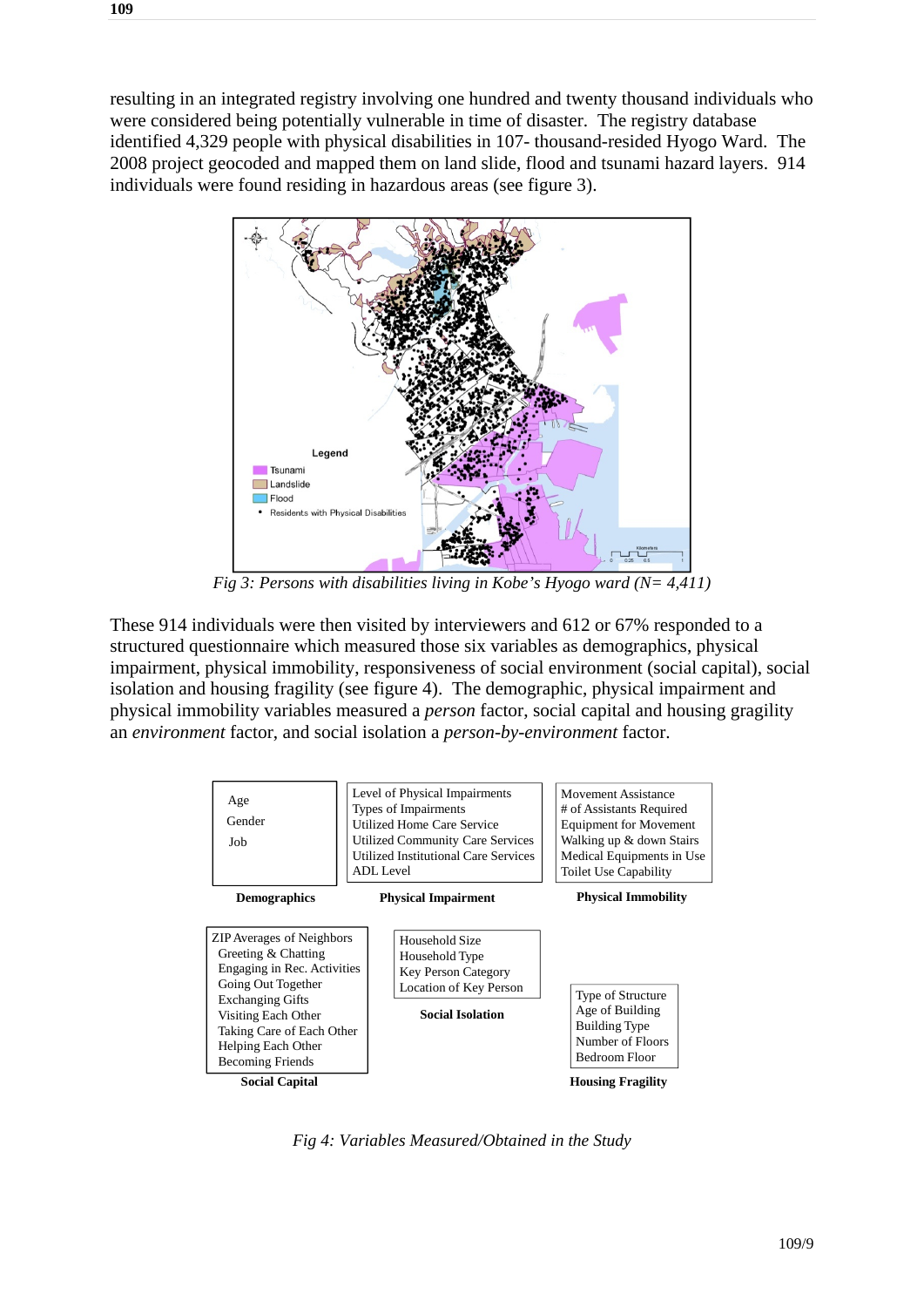The 2008 project was based on the person-in-environment model of vulnerability, which defined hazard vulnerability (V) as a function of *hazards* (H), *person* (P), and *environment* (E) factors or  $V = f(H, f(P, E))$  as illustrated by figure 5.



*Fig 5: Person-in-Environment model of mapping hazard vulnerability* 

Based on the model, respondents' scores for each factor/component were calculated from social survey results and they were plotted as shown in figure 6.



*Fig 6: Componet vulnerability scores mapped on to hazard layers* 

Finally an overall vulnerability score was then calculated as a function of hazards and the six variables for each respondent. As a result, 17% of those who responded were found the most vulnerable and requiring priority assistance in time of disaster (see figure 7).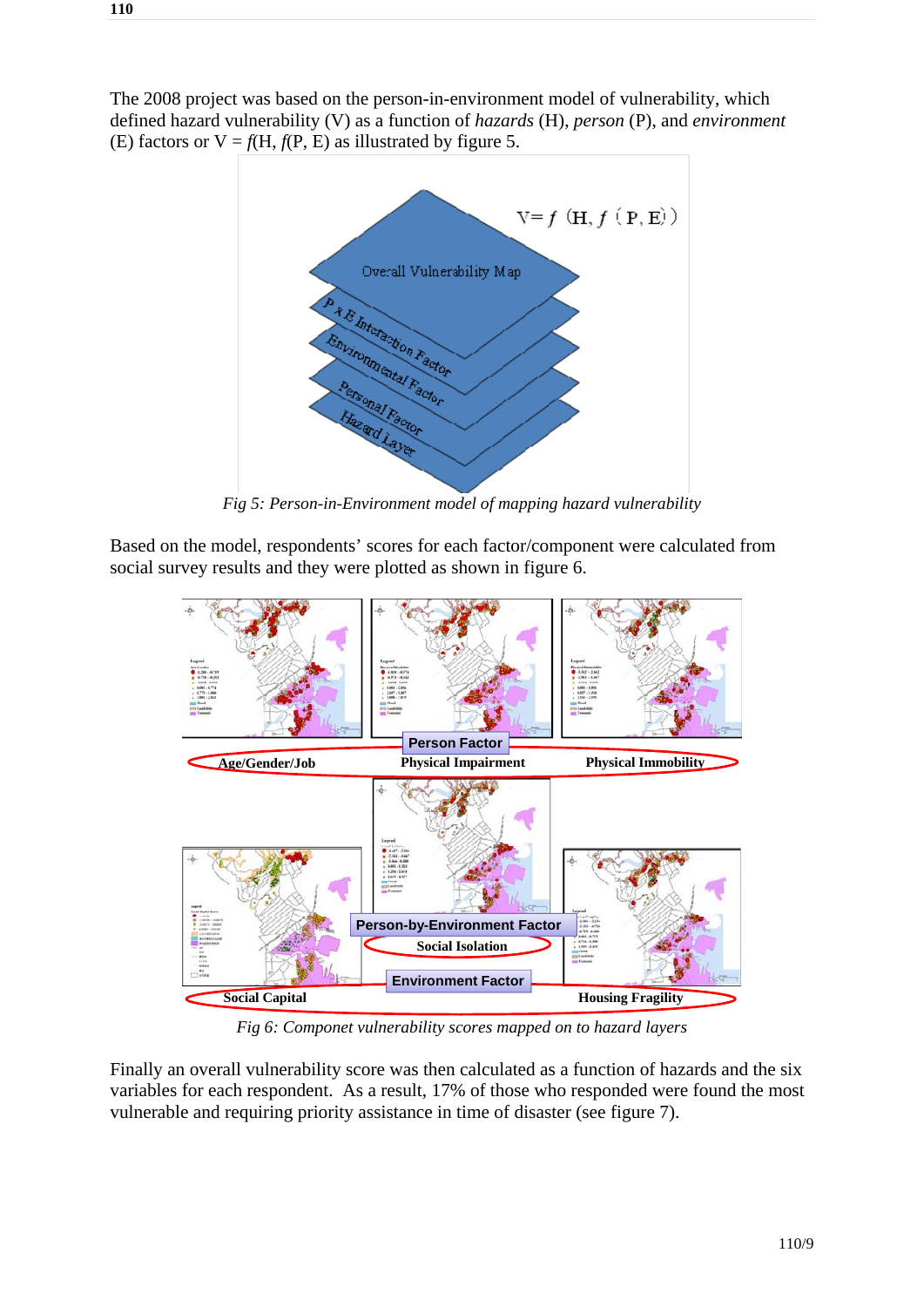

*Figure 7: Overall vulnerability scores mapped on to hazard layers* 

Furthermore, a social vulnerability weighted kernel density map of people with special needs was created (see figure 8). This map indicated which particular areas require more human resources for assisting a special needs population for evacuation and sheltering. The project product maps helped representatives from special needs groups, community emergency response teams, community social services, and emergency management centers initiate evacuation and sheltering assistance planning in the project areas.



*Figure 8: PSND kernel density estimation weighted by overall vulnerability index* 

The 2008 Kobe PSND mapping project was an attempt that aimed to provide a standardized method using individual social vulnerability mapping as analysis tool to identify more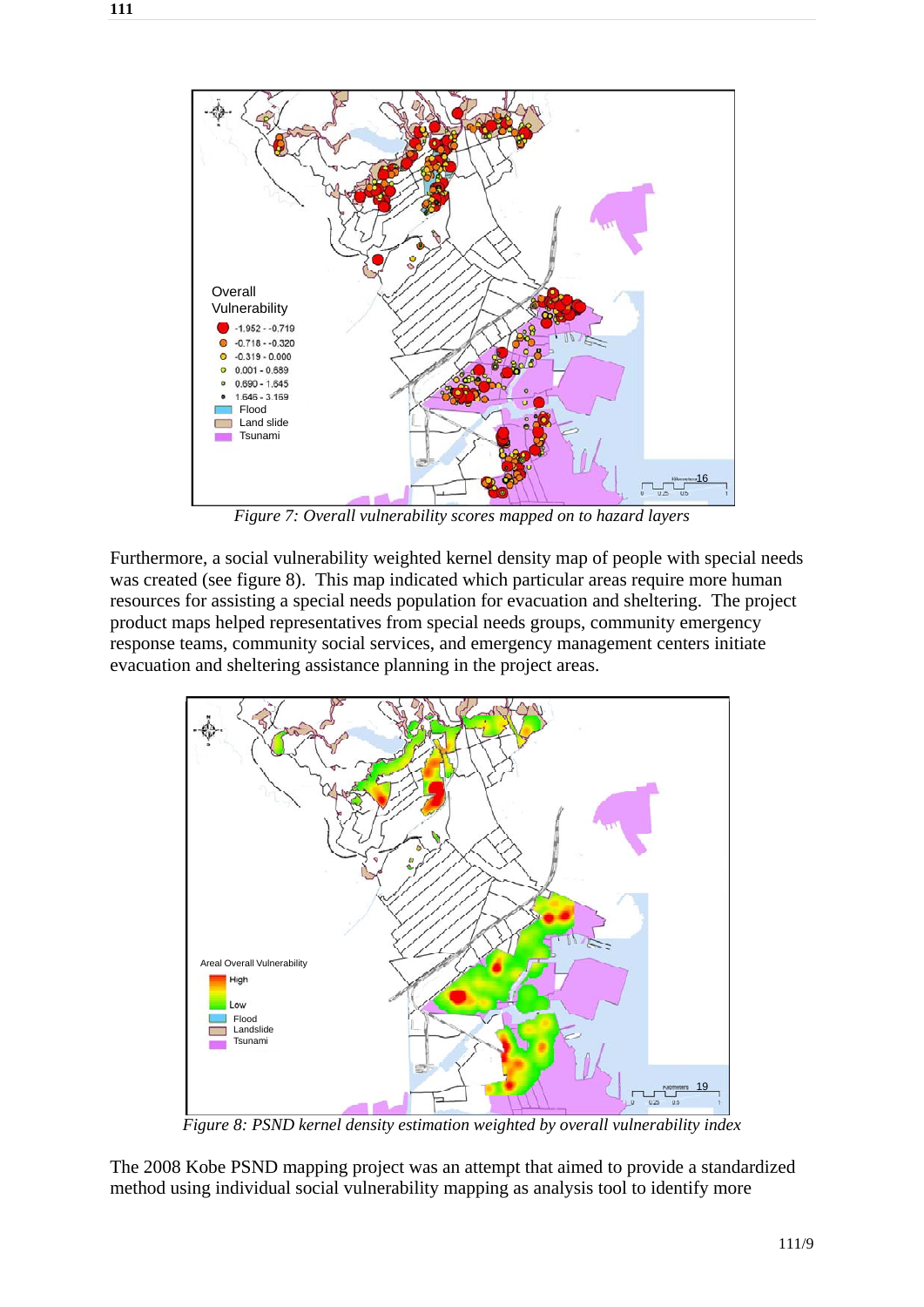comprehensively the risks that could affect a given community. This could help different stake holders, special needs groups, community emergency response teams, community social services, and emergency management centers initiate evacuation and sheltering assistance planning in high risk communities.

### **3. Toward a Refinement of Person-in-Environment Model: Maximum Probable to Maximum Possible Event Framework**

Despite recent developments of PSND counter-disaster measures as illustrated in the abvoe, serious problems confronted municipalities, communities, PSNDs and their families at the onset of March 11 Great East Japan Earthquake Disaster. Three reconnaissance missions conducted by the author team in March and April identified several challenges on counterdisaster measures for PSNDs. One of these challenges demanded re-thinking "correct" hazard estimates in the person-in-environment model of hazard vulnerability (Tatsuki, 2011).

Recent developments in preparedness measures for PSND in Japan have been uncritically relying on the assumption that hazard maps represent "correct" estimates of future hazardous events. As figure 9 in the below illustrates, this turned out to be a horribly wrong assumption. Hazard maps were created according to *maximum probable event* (*MPrE*) framework. In reality, however, *maximum possible event* ( $MP<sub>o</sub>E$ ) has occurred in Tohoku regions. This has tremendous implications for fundamentally re-thinking entire hazard estimation process from  $MP<sub>r</sub>E$  to  $MP<sub>o</sub>E$  framework.



*Fig 9: Tsunami hazard map and actual inundation east of Rokugo Junior high school, Wakabayashi ward, Sendai city* 

In the previous section, the person-in-environment model of hazard vulnerability (V) was introduced as a function of hazard (H), person (P) and environment (E) factors or  $V = f(H, f(P,$ E)). In practice, hazard factor was estimated by *maximum probable event* framework and therefore the model could be represented as  $V = f(MP<sub>r</sub>E, f(P, E))$ . The challenge here is to replace *maximum probable event* hazard estimate with an alternative hazard estimate by incorporating *maximum possible event* framework. The modified person-in-environment model will therefore be represented as  $V = f(MP_0E, f(P, E))$ .